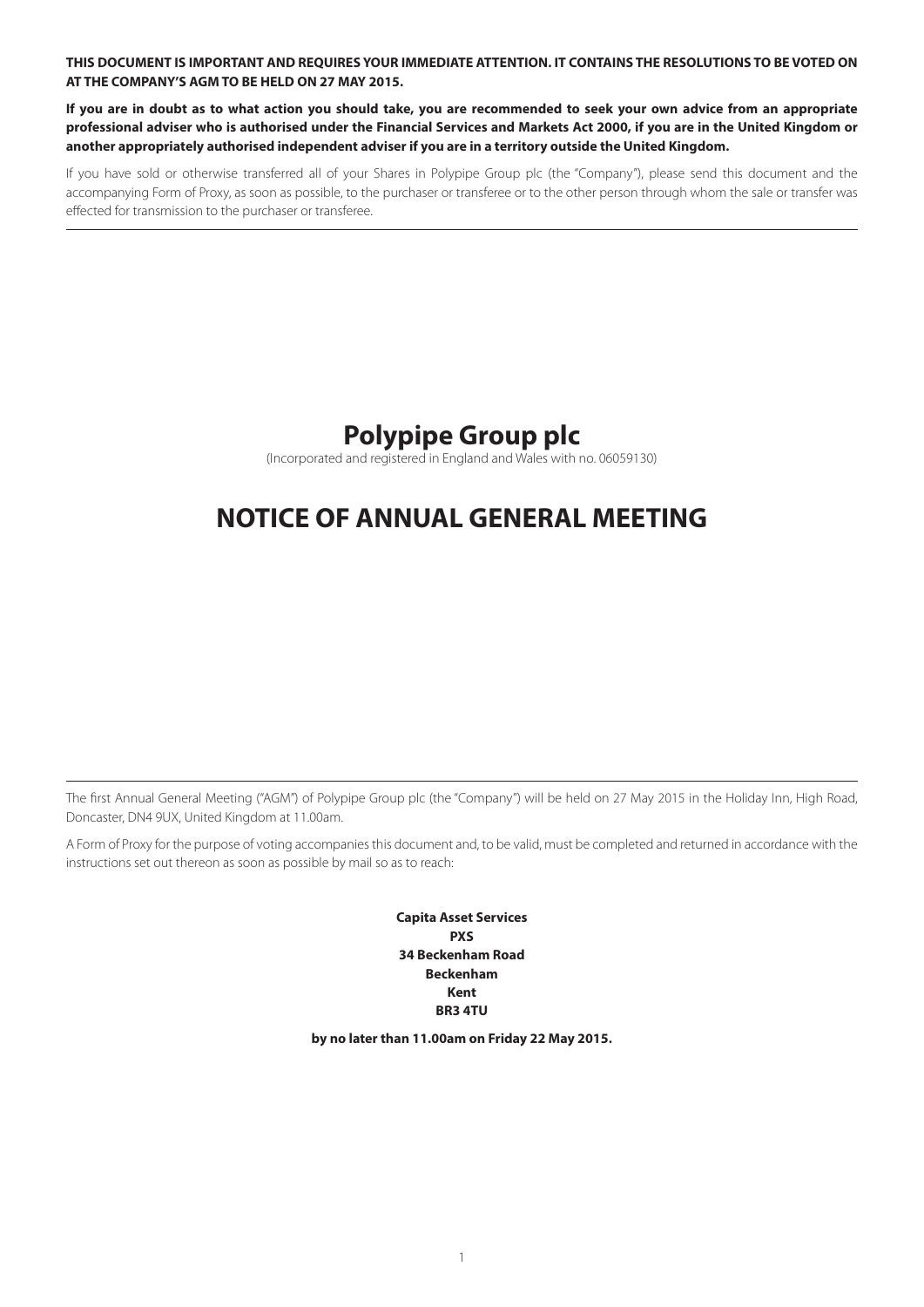#### Dear Shareholder,

I am pleased to invite you to the first AGM of Polypipe Group plc which will be held at the Holiday Inn, High Road, Doncaster DN4 9UX, United Kingdom on 27 May 2015 at 11.00am.

The AGM is an important day in our calendar and is the Board's opportunity to present the Company's performance and strategy to shareholders and to listen and respond to your questions.

The formal Notice of Meeting is attached to this letter on pages 3 - 4. An explanation of each of the resolutions to be proposed at the AGM is set out on pages 5 – 6 and a proxy form is also enclosed with this Notice.

# **Voting Arrangements – Action to be taken**

Your vote is important to us. If you would like to vote on the resolutions but will not be attending the AGM, you may appoint a proxy by completing and returning the enclosed Form of Proxy in accordance with the instructions printed on it. Forms of Proxy should be returned so as to be received by the Company's registrar, Capita Asset Services, at PXS, 34 Beckenham Road, Beckenham, Kent BR3 4TU as soon as possible and in any event no later than 11.00am on 22 May 2015.

If you hold your shares through a nominee service, please contact the nominee service provider regarding the process for appointing a proxy.

#### **Recommendation**

Your Directors believe that the resolutions to be proposed at the AGM are in the best interests of the Company and its shareholders as a whole and we unanimously recommend that you vote in favour of them, as we propose to do so in respect of our own shareholdings.

The Directors and I look forward to meeting as many of you as possible at our AGM and we thank you for your continued support.

Yours faithfully,

**Alan Thomson** Chairman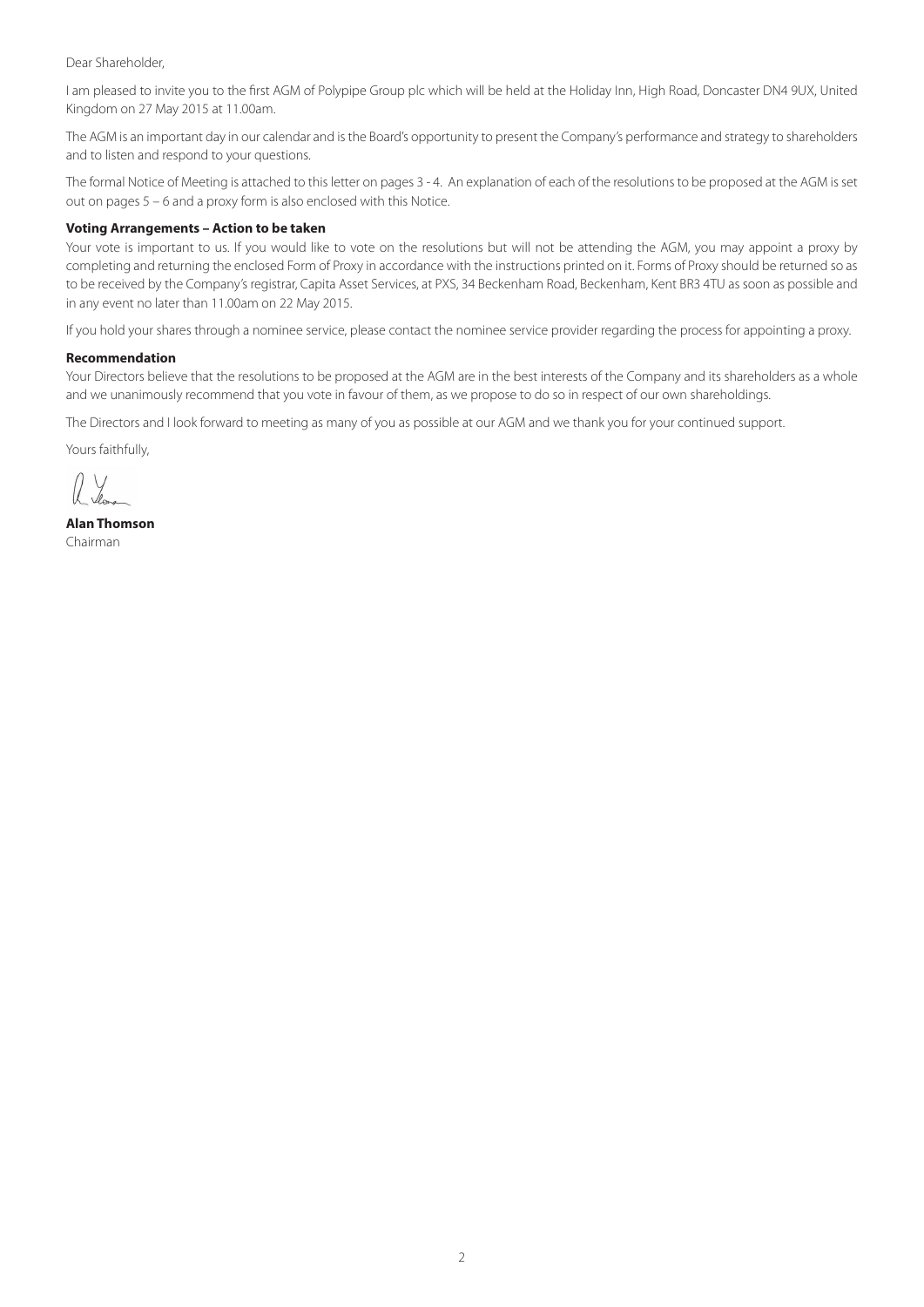# **Notice of 2015 AGM**

Notice is hereby given that the AGM of Polypipe Group plc will be held in the Holiday Inn, High Road, Doncaster, DN4 9UX, United Kingdom on 27 May 2015 at 11.00am to consider and, if thought fit, to pass Resolutions 1 to 13 as ordinary resolutions of the Company and Resolutions 14 to 16 as special resolutions.

# **ORDINARY RESOLUTIONS**

# **Resolution 1**

To receive the Company's annual accounts for the year ended 31 December 2014 together with the Directors' report and the Auditor's report on those accounts ("the 2014 Annual Report").

# **Resolution 2**

To approve the Directors' Remuneration Policy set out on pages 51 – 60 of the Company's 2014 Annual Report.

#### **Resolution 3**

To approve the Directors' Remuneration Report (excluding the Directors' Remuneration Policy), set out on pages 61 - 67 of the Company's 2014 Annual Report for the year ended 31 December 2014.

#### **Resolution 4**

To declare a final dividend of 3p per ordinary share for the year ended 31 December 2014.

# **Resolution 5**

To elect Mr David Hall as a Director of the Company.

#### **Resolution 6**

To elect Mr Peter Shepherd as a Director of the Company.

# **Resolution 7**

To elect Mr Ron Marsh as a Director of the Company.

# **Resolution 8**

To elect Mrs Moni Mannings as a Director of the Company.

#### **Resolution 9**

To elect Mr Paul Dean as a Director of the Company.

# **Resolution 10**

To elect Mr Mark Hammond as a Director of the Company.

# **Resolution 11**

To re-appoint Ernst & Young LLP as Auditor of the Company to hold office from the conclusion of this Meeting until the conclusion of the next General Meeting of the Company at which the accounts are laid before the Company.

# **Resolution 12**

To authorise the Audit Committee to determine the Auditor's remuneration.

# **Resolution 13**

THAT, in substitution for any existing authority but without prejudice to the exercise of any such authority prior to the date of the passing of this resolution, the Board of Directors of the Company (the "Board") be and it is hereby generally and unconditionally authorised pursuant to and in accordance with section 551 of the Companies Act 2006 to exercise all the powers of the Company to allot shares in the Company and to grant rights to subscribe for or to convert any security into shares in the Company up to an aggregate nominal amount of £66,353.69 provided that this authority shall expire at the conclusion of the AGM of the Company to be held in 2016 or on 30 June 2016, whichever is the earlier, save that the Company may before such expiry make an offer or enter into an agreement which would or might require shares to be allotted, or rights to subscribe for or to convert securities into shares to be granted, after such expiry and the Board may allot shares or grant such rights in pursuance of such an offer or agreement as if the authority conferred hereby had not expired.

# **SPECIAL RESOLUTIONS**

# **Resolution 14**

THAT, subject to the passing of Resolution 13 proposed at the AGM of the Company convened for 27 May 2015 and in substitution for any existing authority but without prejudice to the exercise of any such authority prior to the date of the passing of this resolution, the Board of Directors of the Company (the "Board") be and it is hereby generally empowered pursuant to sections 570 and 573 of the Companies Act 2006 (the "Act") to allot equity securities (within the meaning of section 560 of the Act) (including the grant of rights to subscribe for, or to convert any securities into, ordinary shares of £0.001 each in the capital of the Company ("Ordinary Shares")) for cash either pursuant to the authority conferred on it by such Resolution 13 or by way of a sale of treasury shares (within the meaning of section 560(3) of the Act) as if section 561(1) of the Act did not apply to any such allotment, provided that this power shall be limited to:

(a) the allotment of equity securities for cash in connection with a rights issue, open offer or other pre-emptive offer in favour of the holders of Ordinary Shares on the register of members on a date fixed by the Board where the equity securities respectively attributable to the interests of all such holders of Ordinary Shares are proportionate (as nearly as may be practicable) to the respective numbers of Ordinary Shares held by them on that date (subject to such exclusions or other arrangements in connection with the rights issue, open offer or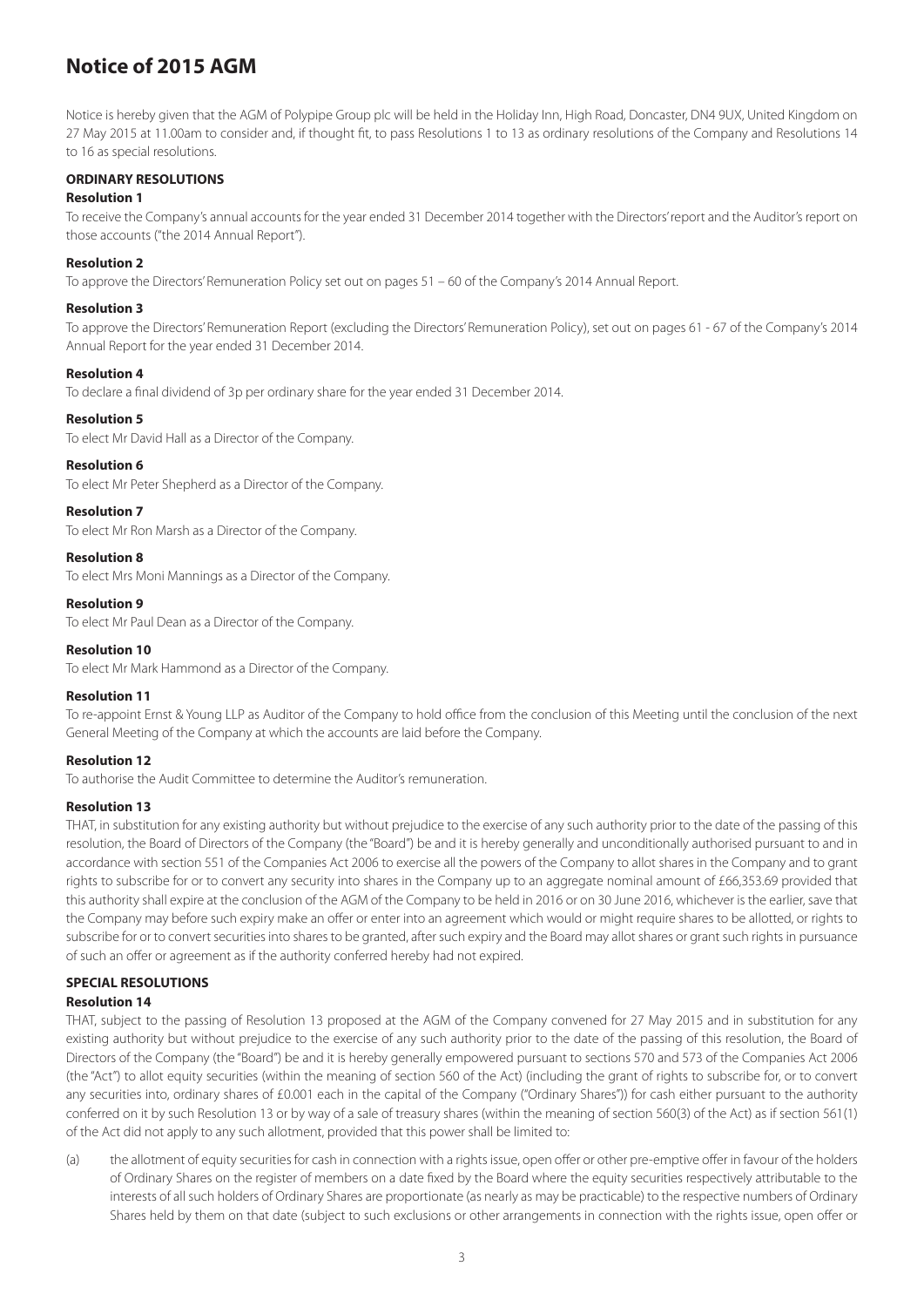other pre-emptive offer as the Board deems necessary or expedient to deal with shares held in treasury, fractional entitlements to equity securities and to deal with any legal or practical problems or issues arising in any overseas territory or under the requirements of any regulatory body or stock exchange); and

(b) the allotment (otherwise than pursuant to sub-paragraph (a) of this resolution) of equity securities up to an aggregate nominal amount of £9,999.99

and provided that this power shall expire at the conclusion of the AGM of the Company to be held in 2016 or on 30 June 2016, whichever is the earlier, save that the Company may before such expiry make an offer or enter into an agreement which would or might require equity securities to be allotted after such expiry and the Board may allot equity securities in pursuance of such an offer or agreement as if the authority conferred hereby had not expired.

#### **Resolution 15**

THAT the Company be and it is hereby generally authorised pursuant to section 701 of the Companies Act 2006 (the "Act") to make market purchases (within the meaning of section 693(4) of the Act) of ordinary shares of £0.001 each in the capital of the Company ("Ordinary Shares") on such terms and in such manner as the Board of Directors may from time to time determine, provided that:

- (a) the number of such Ordinary Shares hereby authorised to be purchased by the Company shall not exceed 19,926,034;
- (b) the price that may be paid by the Company for any of its Ordinary Shares shall not be less than £0.001, being the nominal value of each Ordinary Share, and shall not be greater than 105% of the average trading price of the Ordinary Shares as derived from the middle market quotations for an Ordinary Share on the London Stock Exchange Daily Official List for the five trading days immediately preceding the date on which a share is contracted to be purchased; and
- (c) unless previously revoked, renewed, extended or varied, the authority hereby conferred shall expire at the conclusion of the AGM of the Company to be held in 2016 or on 30 June 2016, whichever is the earlier, provided that the Company may effect purchases following the expiry of such authority if such purchases are made pursuant to contracts for purchases of Ordinary Shares which are entered into by the Company on or prior to the expiry of such authority.

#### **Resolution 16**

That a General Meeting, other than an AGM, may be called on not less than 14 clear days' notice.

By order of the Board

#### **Capita Company Secretarial Services Ltd**

Company Secretary 22 April 2015

**Registered Office:**

Polypipe Group plc Broomhouse Lane **Edlington** Doncaster DN12 1ES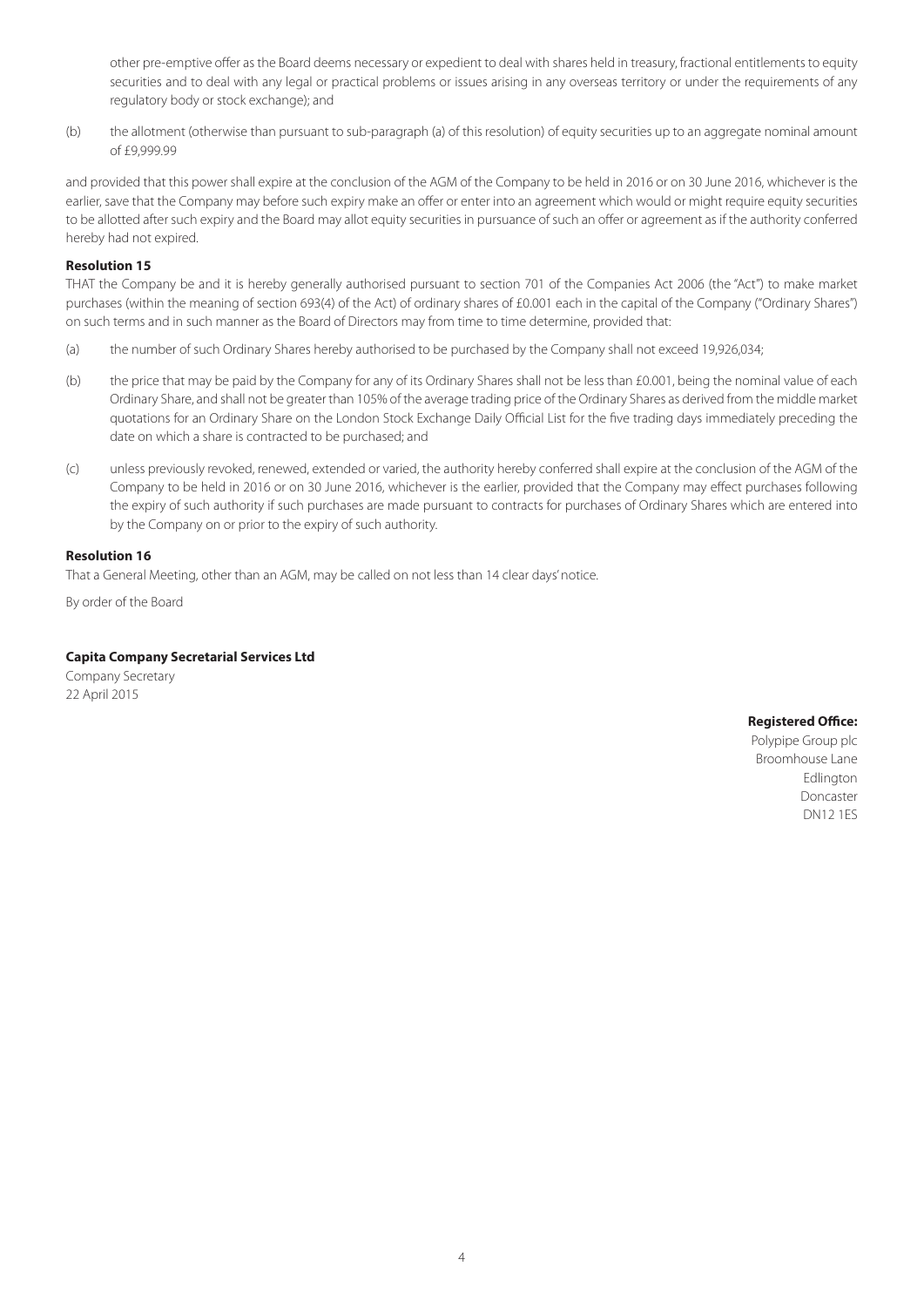# **Explanatory Notes to the Notice of AGM**

*Resolutions 1 to 13 are proposed as ordinary resolutions. More than 50% of the votes cast must support these resolutions in order for the resolutions to be passed.*

#### **Resolution 1: Report and Accounts**

The Directors of the Company are required by the Companies Act 2006 to lay the accounts of the Company for the financial year ended 31 December 2014, the report of the Directors and the report of the Auditors of the Company on those accounts before shareholders at a General Meeting. Shareholders will have the opportunity to put questions on the 2014 Annual Report to the Directors at the AGM.

#### **Resolution 2: Directors' Remuneration Policy**

Shareholders are invited to vote on the Directors' Remuneration Policy, which appears on pages 51 – 60 in the 2014 Annual Report. The Resolution is a binding vote.

#### **Resolution 3: Directors' Remuneration Report**

Shareholders will have the opportunity to cast an advisory vote on the Directors' Remuneration Report for the year ended 31 December 2014.

#### **Resolution 4 – Final dividend**

The Board proposes a final dividend of 3p per ordinary share for the year ended 31 December 2014. If approved, the recommended final dividend will be paid on 28 May 2015 to all shareholders who are on the Register of Members at close of business on 8 May 2015.

#### **Resolutions 5 - 10: Election of Directors**

The Company's Articles of Association require that each Director appointed to the Board shall retire and seek election at their first AGM following appointment. This being the Company's first AGM, all Directors will seek election by shareholders.

The Board is satisfied that each of the Directors continues to be effective and demonstrates a commitment to their role and that each of the Directors continues to be able to dedicate sufficient time to their duties.

Full biographies of all the Directors are set out in the Company's 2014 Annual Report and are also available for viewing on the Company's website (www.polypipe.com).

# **Resolution 11: Re-appointment of auditors**

Resolution 11 proposes the re-appointment of Ernst & Young LLP as auditors of the Company. The Audit Committee of the Board has reviewed the effectiveness of the audit services of Ernst & Young LLP for the year ended 31 December 2014 and continues to be satisfied with Ernst & Young LLP's effectiveness and independence.

#### **Resolution 12: Remuneration of auditors**

Resolution 12 authorises the Audit Committee to determine the remuneration of the auditors.

#### **Resolution 13: Authority to allot ordinary shares**

Resolution 13 invites shareholders to give authority to the Directors to allot shares. Resolution 13 will, if approved, give the Directors authority to allot shares until the conclusion of the AGM to be held in 2016 or 30 June 2016, whichever is the earlier. This authority is restricted to the allotment of shares having an aggregate nominal value of up to £66,353,69, representing approximately 33.3% of the Company's issued ordinary share capital (excluding treasury shares) on 17 April 2015 (being the latest practicable date before the date of this document). The Company holds 739,522 treasury shares, representing 0.37% of the issued share capital. The extent of the authority follows the guidelines issued by institutional investors. There are no present plans to allot shares, other than in respect of employee share schemes.

#### *Resolutions 14, 15 and 16 are special resolutions. At least 75% of the votes cast must support these resolutions in order for the resolutions to be passed.*

# **Resolution 14: Disapplication of pre-emption rights**

Resolution 14 is to dis-apply statutory pre-emption rights. Section 561 of the Act gives all shareholders the right to participate on a pro-rata basis in all issues of equity securities for cash, unless they agree that this right should be disapplied. The effect of this resolution is to empower the Directors, until the conclusion of the AGM to be held in 2016 or 30 June 2016, whichever is the earlier, to allot equity securities for cash, without first offering them on a pro-rata basis to existing shareholders, but only up to a maximum nominal amount of £9,999.99 representing approximately 5% of the Company's issued ordinary share capital (including treasury shares) on 17 April 2015 (being the latest practicable date before the date of this document). In addition, the resolution empowers the Directors to deal with fractional entitlements and any practical problems arising in any overseas territory on any offer made on a pro-rata basis. The Directors consider that it is appropriate for this authority and these powers to be granted to preserve maximum flexibility for the future.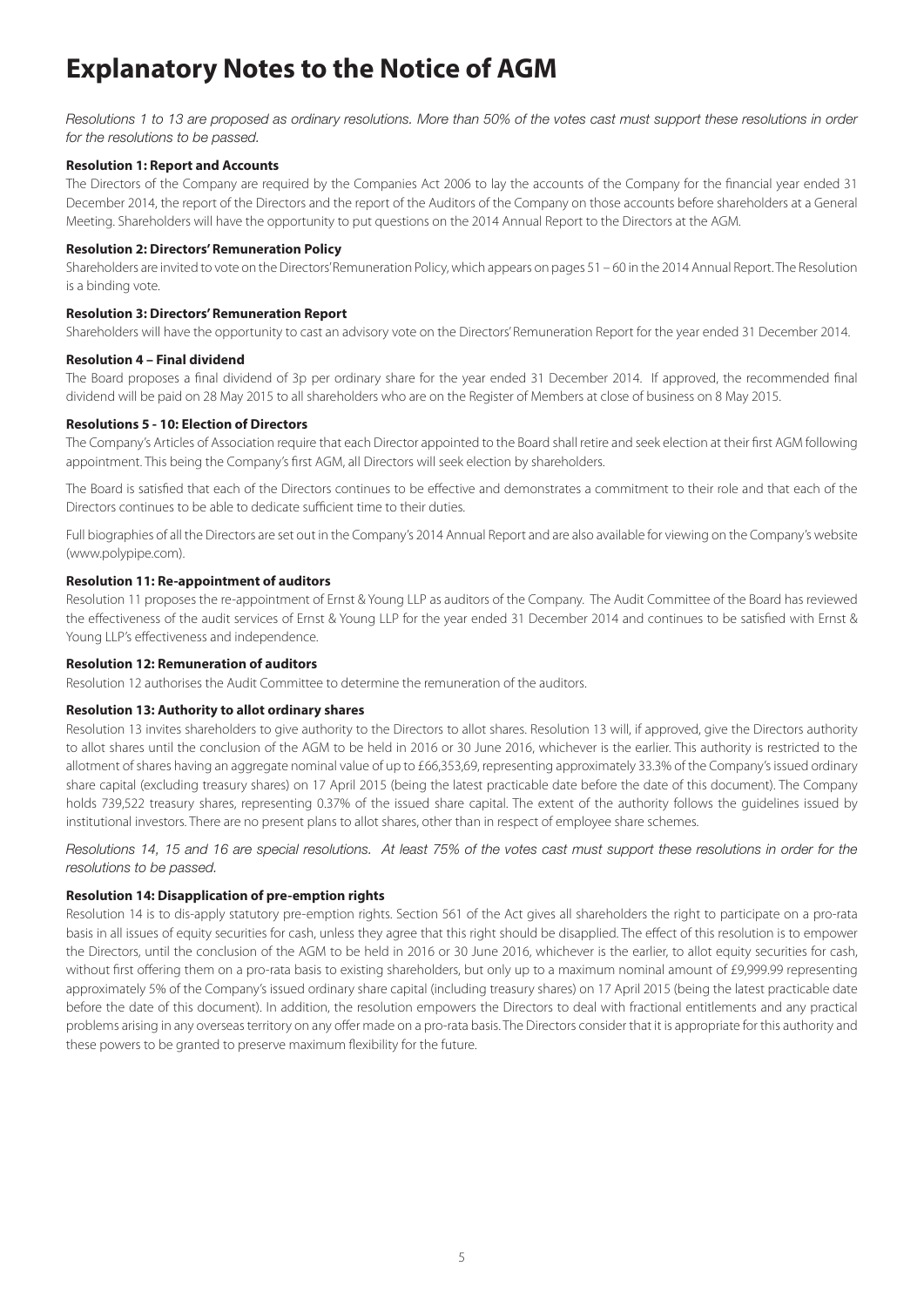#### **Resolution 15: Authority to purchase Company's own shares**

Resolution 15 is seeking shareholder approval to allow the Company to make market purchases of the Company's ordinary shares on such terms and in such manner as the Directors may determine from time to time, subject to the limitations set out in this resolution. If this resolution is passed, the Company will be authorised to purchase up to a maximum of 19,926,034 ordinary shares, being approximately 10% of the Company's issued ordinary share capital (exclusive of treasury shares) on 17 April 2015 (being the latest practicable date before the date of this document). This resolution sets out the minimum and maximum price that the Company may pay for purchases of its ordinary shares. If this resolution is passed, the authority for the Company to purchase its ordinary shares will remain effective until the conclusion of the AGM to be held in 2016 or 30 June 2016, whichever is the earlier. Under the authority sought by this resolution, the Company may purchase its ordinary shares following the date on which the authority expires if such purchases are made pursuant to contracts entered into by the Company on or prior to the date on which the authority expires.

Your Directors are of the opinion that it would be advantageous for the Company to have the flexibility to purchase its own shares should such action be deemed appropriate by the Board. The Directors have no present intention of exercising the authority to purchase the Company's ordinary shares but will keep the matter under review, taking into account the financial resources of the Company, the Company's share price, future investment opportunities and the overall position of the Company. The authority will be exercised only if the Directors believe that to do so would result in an increase in earnings per share and would be in the interests of shareholders generally. Shares purchased would either be cancelled and the number of shares in issue reduced accordingly or held as treasury shares.

The Company operates long term incentive plans under which awards may be satisfied by the allotment or transfer of ordinary shares to award holders. As at 17 April 2015 (being the latest practicable date before the date of this document), awards were subsisting over 36,314 ordinary shares (the "Award Shares"), representing approximately 0.018% of the Company's issued share capital. As at that date, the Company held 739,522 treasury shares representing 0.37% of the issued share capital. If the authority to purchase the Company's ordinary shares under resolution 15 were exercised in full, the Award Shares would represent approximately 0.02% of the Company's issued ordinary share capital (exclusive of treasury shares) as at 17 April 2015.

#### **Resolution 16: Notice of General Meetings, other than AGMs**

Under the Companies Act 2006, the notice period for general meetings (other than an AGM) is 21 clear days' notice unless the Company:

- has gained shareholder approval for the holding of general meetings on not less than 14 clear days' notice by passing a special resolution at the most recent AGM; and
- offers the facility for all shareholders to vote by electronic means.

The Company would like to preserve its ability to call general meetings (other than an AGM) on less than 21 clear days' notice. The shorter notice period would not be used as a matter of routine but only where the flexibility is merited by the business of the meeting and is thought to be in the interests of shareholders as a whole. Resolution 16 seeks such approval. Should this resolution be approved it will be valid until the next AGM when it is intended that a similar resolution be proposed.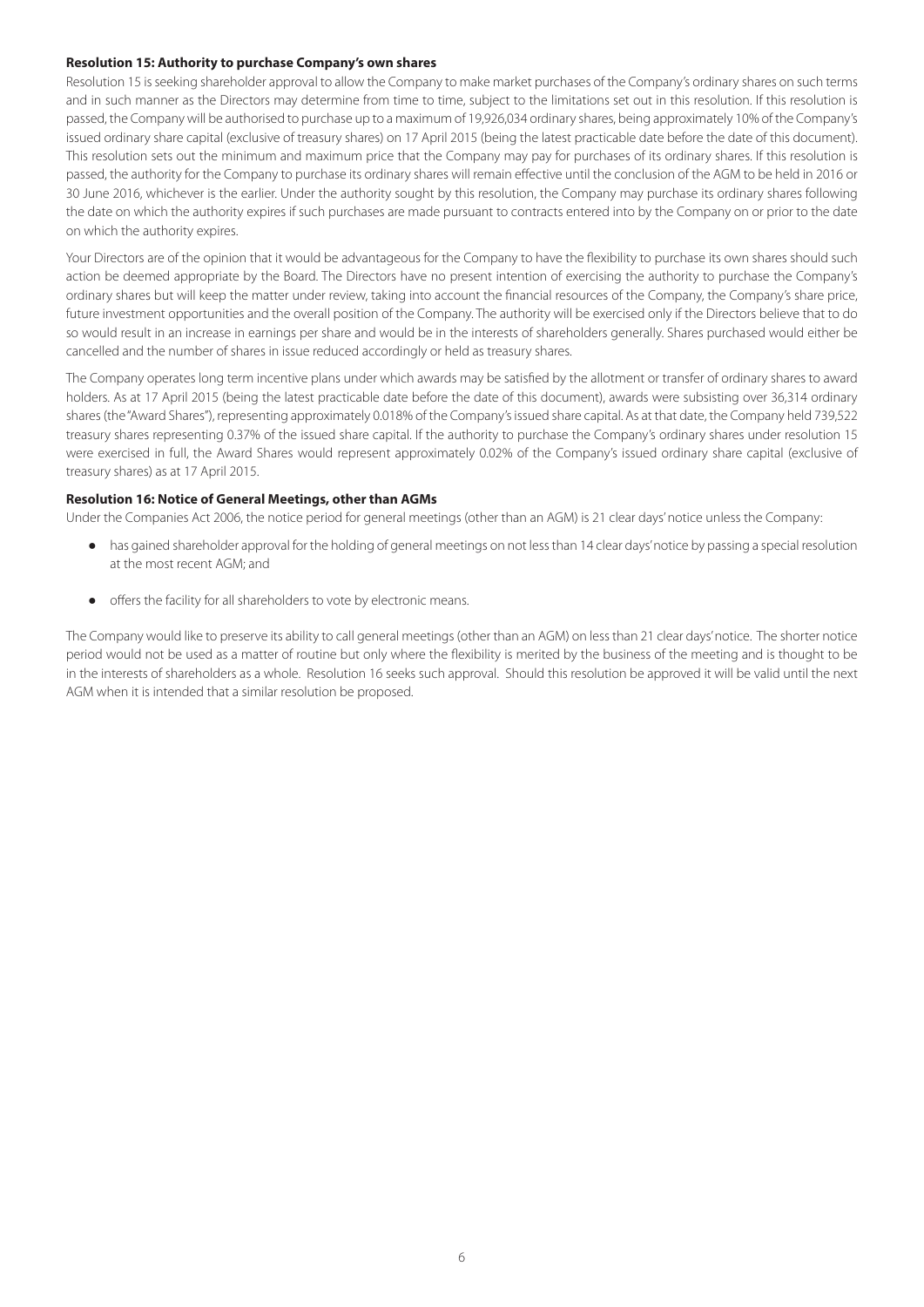# **Administrative Notes in connection with the AGM**

# **1. Attending the AGM in person**

If you wish to attend the AGM in person, you should arrive at the venue for the AGM in good time to allow your attendance to be registered. It is advisable to have some form of identification with you as you may be asked to provide evidence of your identity to the Company's registrar, Capita Asset Services (the "Registrar"), prior to being admitted to the AGM.

# **2. Appointment of proxies**

Members are entitled to appoint one or more proxies to exercise all or any of their rights to attend, speak and vote at the AGM. A proxy need not be a member of the Company but must attend the AGM to represent a member. To be validly appointed, a proxy must be appointed using the procedures set out in these notes and in the notes to the accompanying Form of Proxy. If members wish their proxy to speak on their behalf at the meeting, members will need to appoint their own choice of proxy (not the Chairman of the AGM) and give their instructions directly to them.

Members can only appoint more than one proxy where each proxy is appointed to exercise rights attached to different shares. Members cannot appoint more than one proxy to exercise the rights attached to the same share(s). If a member wishes to appoint more than one proxy, they should contact the Registrar by telephone on 0871 664 0300 (calls cost 10p per minute plus network extras).

A member may instruct their proxy to abstain from voting on any resolution to be considered at the AGM by marking the 'Vote Withheld' option when appointing their proxy. It should be noted that a vote withheld is not a vote in law and will not be counted in the calculation of the proportion of votes 'For' or 'Against' the resolution.

The appointment of a proxy will not prevent a member from attending the AGM and voting in person if they wish.

A person who is not a member of the Company but who has been nominated by a member to enjoy information rights does not have a right to appoint any proxies under the procedures set out in these notes and should read note 8 below.

# **3. Appointment of a proxy using a Form of Proxy**

A Form of Proxy for use in connection with the AGM is enclosed. To be valid, a Form of Proxy or other instrument appointing a proxy, together with any power of attorney or other authority under which it is signed or a certified copy thereof, must be received by post or (during normal business hours only) by hand to the Registrar at Capita Asset Services, PXS, 34 Beckenham Road, Beckenham, Kent BR3 4TU **no later than 48 hours (excluding non-working days)** before the time of the AGM or any adjournment of that meeting.

If you do not have a Form of Proxy and believe that you should have one, or you require additional Forms of Proxy, please contact the Registrar.

# **4. Appointment of a proxy through CREST**

CREST members who wish to appoint a proxy or proxies through the CREST electronic proxy appointment service may do so by using the procedures described in the CREST Manual and by logging on to the following website: www.euroclear.com/CREST. CREST personal members or other CREST sponsored members, and those CREST members who have appointed (a) voting service provider(s), should refer to their CREST sponsor or voting service provider(s) who will be able to take the appropriate action on their behalf.

In order for a proxy appointment or instruction made using the CREST service to be valid, the appropriate CREST message (a "CREST Proxy Instruction") must be properly authenticated in accordance with Euroclear UK & Ireland Limited's specifications and must contain the information required for such instruction, as described in the CREST Manual. The message, regardless of whether it constitutes the appointment of a proxy or is an amendment to the instruction given to a previously appointed proxy, must, in order to be valid, be transmitted so as to be received by the Registrar (ID RA10) no later than 48 hours (excluding non-working days) before the time of the AGM or any adjournment of that meeting. For this purpose, the time of receipt will be taken to be the time (as determined by the timestamp applied to the message by the CREST Application Host) from which the Registrar is able to retrieve the message by enquiry to CREST in the manner prescribed by CREST. After this time any change of instructions to proxies appointed through CREST should be communicated to the appointee through other means.

CREST members and, where applicable, their CREST sponsors or voting service provider(s) should note that Euroclear UK & Ireland Limited does not make available special procedures in CREST for any particular message. Normal system timings and limitations will, therefore, apply in relation to the input of CREST Proxy instructions.

It is the responsibility of the CREST member concerned to take (or, if the CREST member is a CREST personal member, or sponsored member, or has appointed (a) voting service provider(s), to procure that their CREST sponsor or voting service provider(s) take(s)) such action as shall be necessary to ensure that a message is transmitted by means of the CREST system by any particular time. In this connection, CREST members and, where applicable, their CREST sponsors or voting system providers are referred, in particular, to those sections of the CREST Manual concerning practical limitations of the CREST system and timings.

The Company may treat as invalid a CREST Proxy Instruction in the circumstances set out in Regulation 35(5)(a) of the Uncertificated Securities Regulations 2001 (as amended).

# **5. Appointment of proxy by joint holders**

In the case of joint holders, where more than one of the joint holders purports to appoint one or more proxies, only the purported appointment submitted by the most senior holder will be accepted. Seniority shall be determined by the order in which the names of the joint holders stand in the Company's register of members in respect of the joint holding.